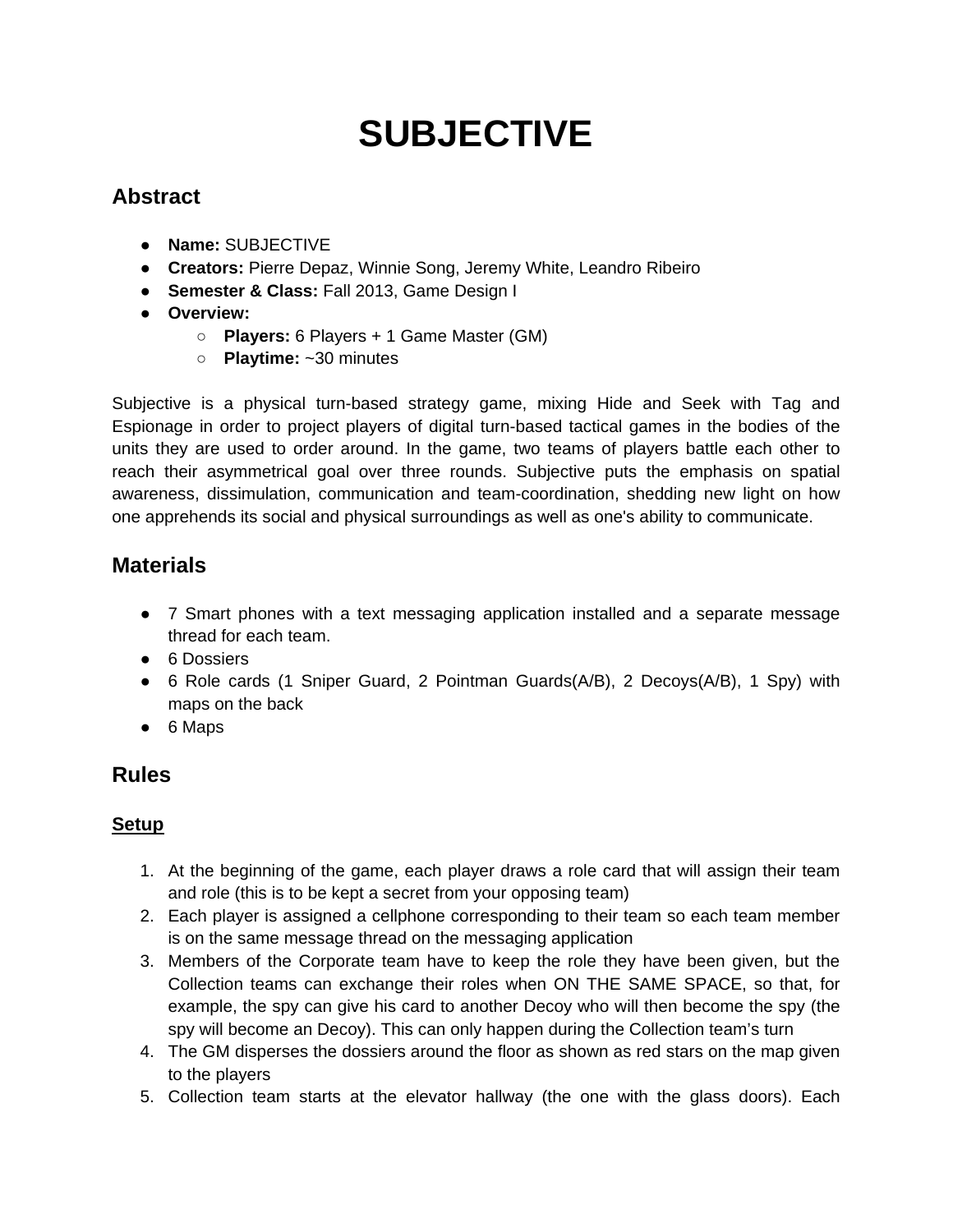member of the Corporate team can start on the space a dossier is located. They do NOT need to start all on the same space

6. Once at their starting position, the Game Master gives all the players 3 minutes to decide their strategies and then the game starts (Collection team goes first)

#### **Turn Order**

- 1. The Game Master sends a text every 90 seconds saying "Corporates go" or "Collectors go" depending on whose turns it is. When it is his or her team's turn, the player can move the maximum number of spaces allowed by his or her role. Everytime they cross a blue tape line, they have moved one space. Players are allowed to enter into classrooms and other rooms, if access is possible, without spending a movement as long as there is no blue tapes delimitating the separation of spaces
- 2. Once the Game Master ends the turn, the players' whose turn just ended have to stay in the space they're in (they are allowed to move around the same space during the opponent's turn, but CANNOT leave it)
- 3. If an asset is taken, the Spy must report on his team's message thread by sending a text saying: "Asset taken". The Game Master then relays the information to the opposing team, by saying "Asset Taken".
- 4. If a player is eliminated, the person eliminated must report it on his team's message thread by sending a text saying "I'm out". At which point the Game Master will relay the information to the opposing team by saying "*Name of the person* is out*."*

## **Gameplay**

#### **Objective:**

- 1. Collection team wins by recovering 3 out of 6 dossiers and bringing them back the their starting position
- 2. Corporate team wins by eliminating the spy (attack mechanic explained below)

#### **Classes:**

- 1. **Collection team:**
	- **a. SPY:** High Movement (4 spaces), No Attack, **Only player** that can pick up dossiers
	- **b. DECOY:** High Movement (4 spaces), No Attack

#### 2. **Corporate team:**

- **a. POINTMAN GUARD:** Regular Movement (3 spaces), Can eliminate people in the same space
- **b. SNIPER GUARD:** Low Movement (2 spaces), Can eliminate people up to one space away if line of sight is established

#### **Movement:**

1. When it is his or her team's turn, the player can move the maximum number of spaces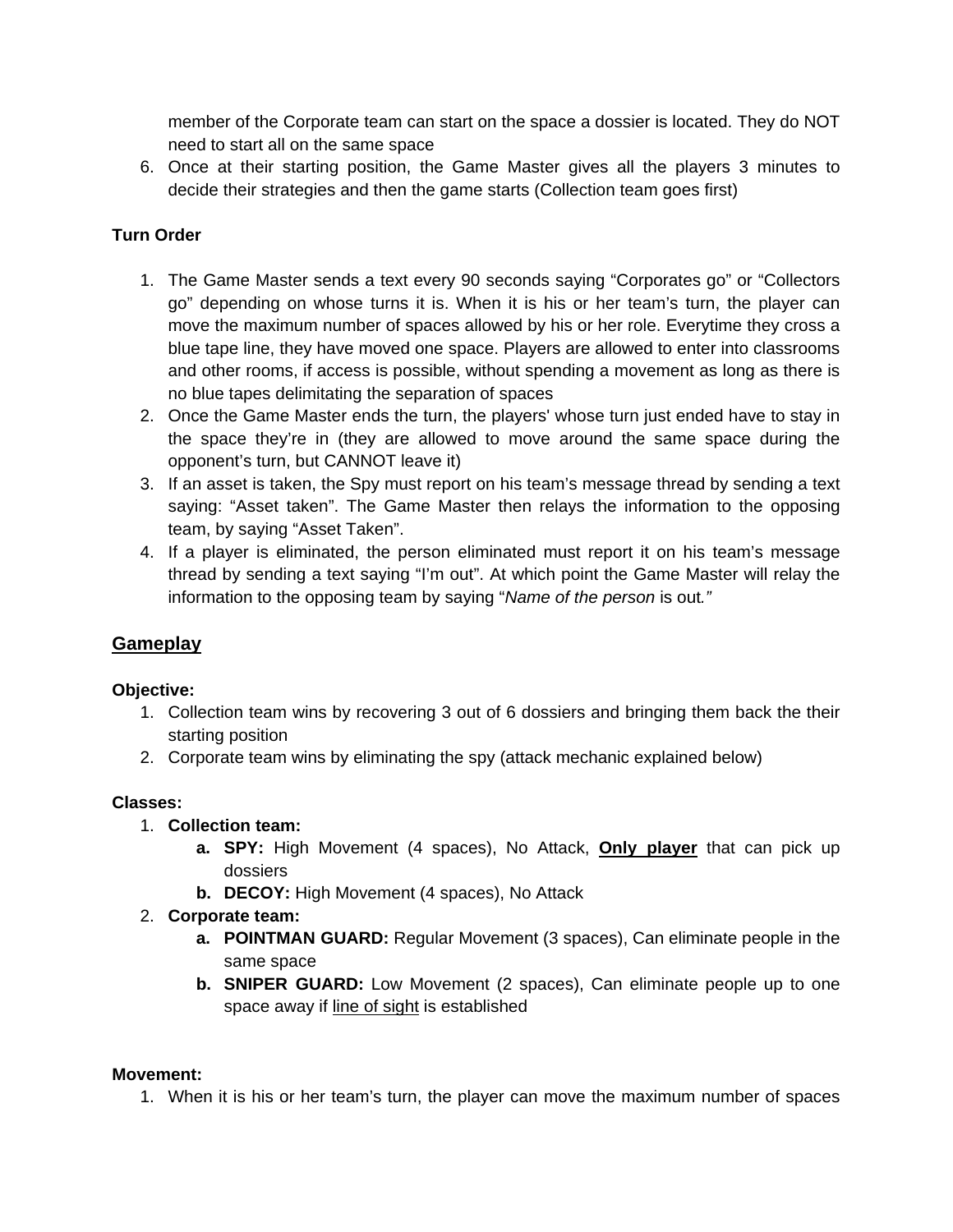allowed by his or her role. Everytime they cross a blue tape line, they have moved one space. Players may peer over lines to view another space BUT the player must remain in the space where the turn ended.

2. At any time, whether during the player's turn or not, the player may hide in adjoining classrooms, closets or any room that has not been delimited by blue tape without costing the player a movement.

#### **Eliminating a player:**

- 1. During their turn, members of the Corporate team have the possibility to eliminate a member of the Collection team by calling him or her out (e.g. "*Hey, you ! You're eliminated!*"). They can only eliminate a member of the opposite team if they are within their range of action (same space or one space away). If the space is shared by more than one member of the Collection team, The corporate team member may only eliminate one on his/her turn.
- 2. If a Corporate team member tries to eliminate an Decoy instead of the Spy, then that Corporate member is removed from the game and the Decoy keeps playing. If the guards call out the spy, they win the game.
- 3. Eliminated players CANNOT communicate with their team (in any way). They have to stay at the Game Master's location

## **Thoughts on Design**

The original idea for this game was to transpose the experience of a tactical turn-based digital game into a physical game where each player would embody the equivalent of the fighting units in those games and experience first-hand the importance of positioning, spatial awareness, line of sight and communication.

The first concern for that project was to, above everything else, keep the rules and interactions between players clear and simple. Unlike a board game where all elements of the game play are in sight, a physical game with players interacting in pairs or alone demands simplicity as to not have to refer to a complete ruleset while playing the game. Also, complicated or obscure rules would have broken the immersion of the game, which we found as being an important point, ever since our very first playtests.

Our very first iteration of the game was about moving a set number of steps per turn and killing the other players by touching them on your turn. The "combat" mechanic wasn't very fun and engaging, so we created another version in which each team hides a set number of symbols around the floor (on the whiteboards) and players have to sneak around, find them and take a picture of it. The combat mechanic was kept the same as before but the hope was that sneaking around would become more important than directly engaging into combat. This,